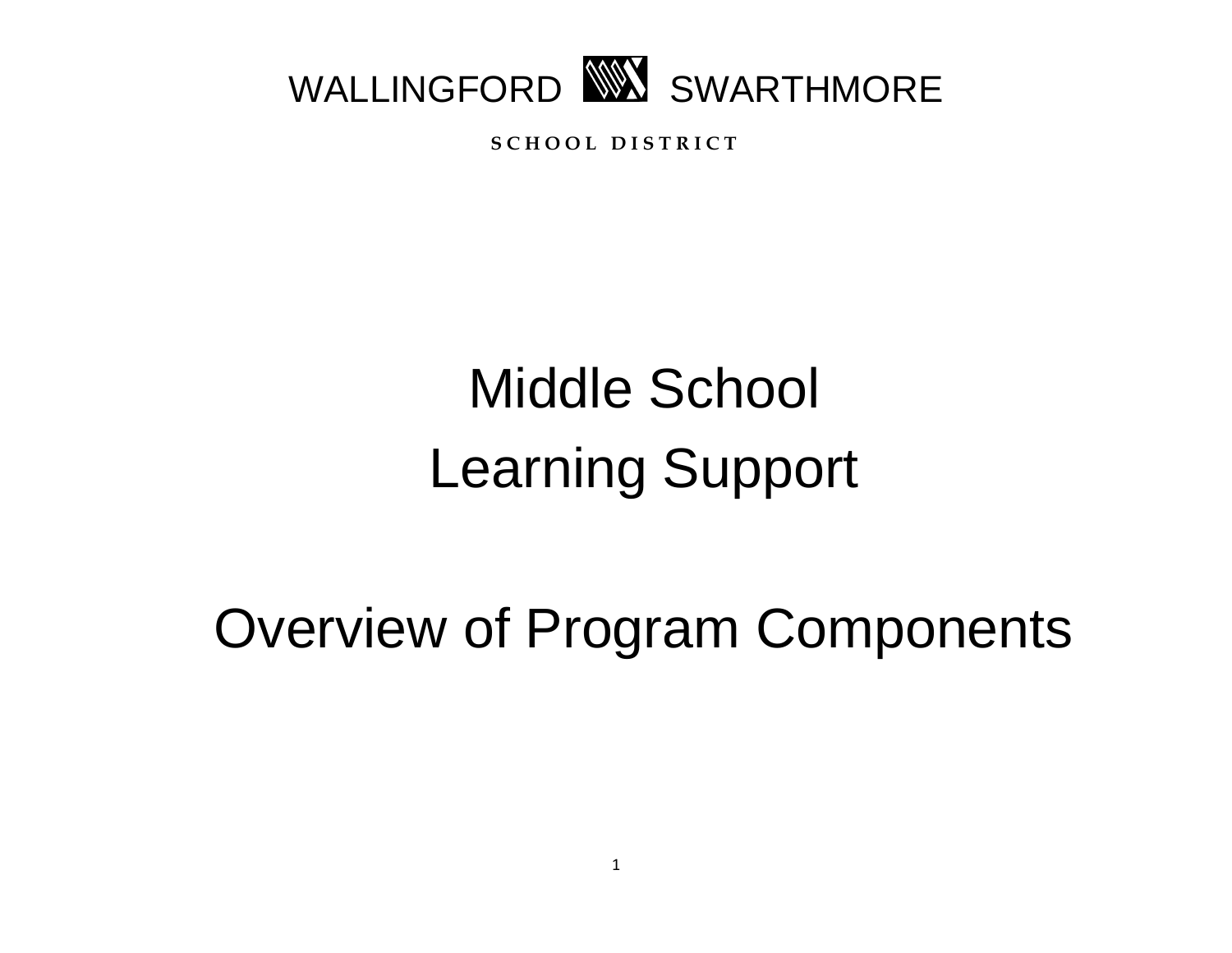## **Middle School Learning Support Program**

### **Supports for Academics**

Students have access to a full continuum of services through a flexible scheduling process. Based on the needs of the student as identified by the IEP team, students have opportunities to participate in the following types of classes:

- general education classes with appropriate accommodations and special education teacher consults
- general education classes with in-class support from a paraprofessional
- general education co-taught Math classes
- general education classes with reduced size and modified pace
- special education classes
- enrichment classes for Language Arts & Math
- intervention classes for Reading and Math

The range of support available extends from Full Time

(receiving special education services for 80% or more of the school day), Supplemental (receiving special education

services for more than 20% and less than 80% of the school

day) to Itinerant (Supplemental (receiving special education

services for 20% or less of the school day).

### **Learning Support Classes**

Learning Support classes are offered five days a week and have two key components.

1. Direct Instruction in Executive Functioning Skills which Encompasses

- Basic Organization skills
- Assignments Management
- Materials Management
- Time Management
- Planning/Goal setting

2. Direct Support for Academics

- Extra Help with Assignments
- Extra Time for Tests/Quizzes
- Homework Support
- Assessment of Learning Styles
- Development of Strategies for Success